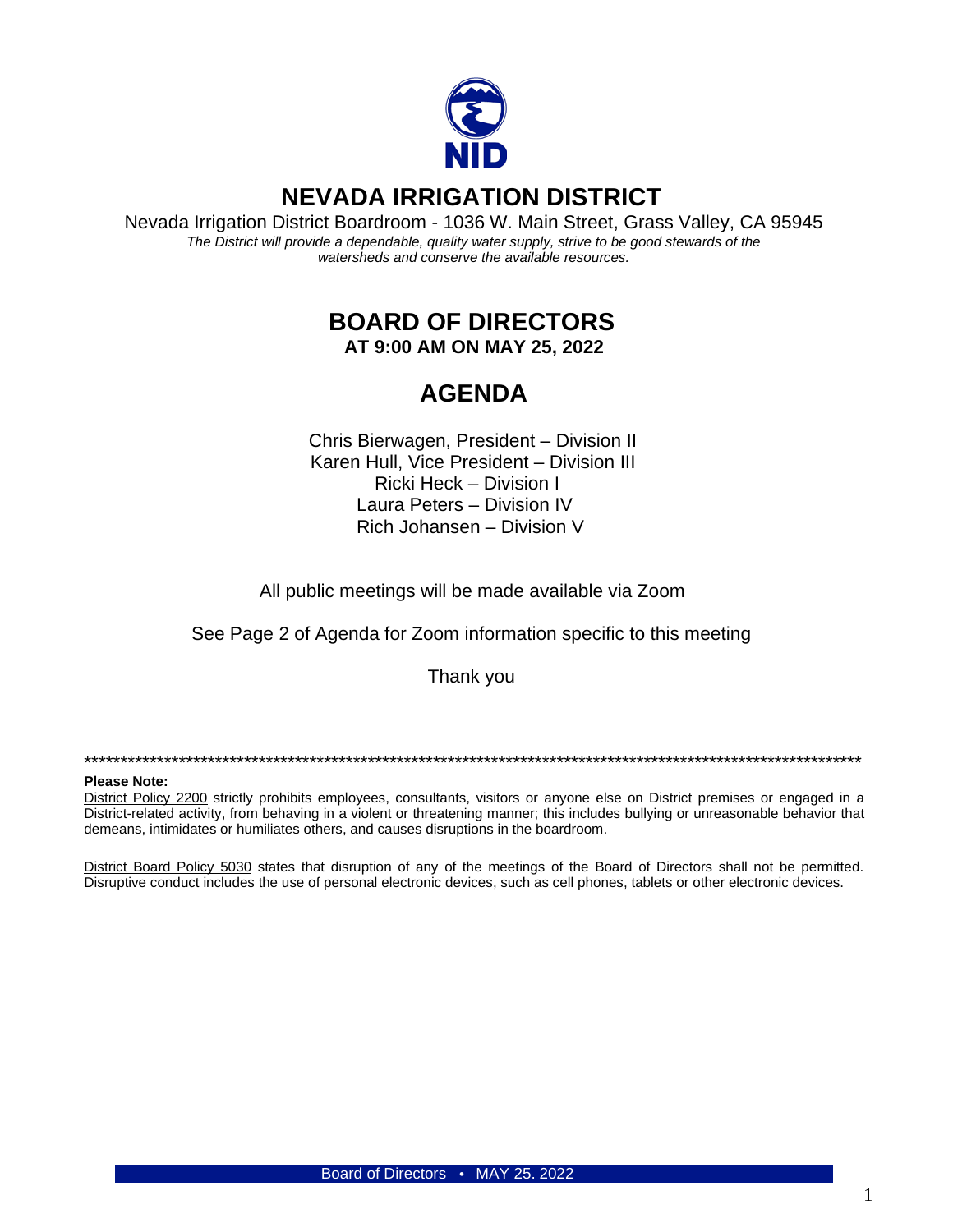#### **ZOOM WEBINAR**

To participate viaZoom, click the following: <https://us02web.zoom.us/j/83744868738> To join audio using telephone: (669) 900-6833 or (346) 248-7799 or (253) 215 8782 Webinar ID: **837 4486 8738**

Or One tap mobile: US: +1 669 900 6833 or +1 253 215 8782 or +1 346 248 7799

### **1. STANDING ORDERS**

- Call the Meeting to Order
- Pledge of Allegiance
- Roll Call
- **2. PUBLIC COMMENT ON ITEMS NOT ON THE AGENDA** \*Please limit comments to three (3) minutes per person

#### **3. CONSENT AGENDA**

- 3.A Approve the Minutes of the special meeting on April 19,202[2](https://www.nidwater.com/files/0e41f2f55/3A-Final.pdf) [3A-Final.docx](https://www.nidwater.com/files/0e41f2f55/3A-Final.pdf)
- 3.B Approve the Minutes of the regular meeting on April 27,202[2](https://www.nidwater.com/files/590151191/3B-Final.pdf) [3B-Final.docx](https://www.nidwater.com/files/590151191/3B-Final.pdf)
- 3.C Resolutions Calling for General District Election
	- Adopt **Resolution No. 2022-30** (Calling General District Election, and Requesting the Board of Supervisors to Consolidate with any Other Election Called on Said Date – County of Nevada)
	- Adopt Resolution No. 2022-31 (Declaring an Election be Held in its Jurisdiction; Requesting the Board of Supervisors to Consolidate This Election With any Other Election Conducted on Said Date; and Requesting Election Services by the County Clerk – County of Placer) [3C-Final.pdf](https://www.nidwater.com/files/acff1ff90/3C-Final.pdf)
- 3.D Elimination of Section 6.12 Term Payments from NID Water Service Regulations Approve the elimination of Section 6.12 - Term Payments from the District's Water Service Regulations as recommended at the NID Board workshop on April 19, 2022 [3D-Final.pdf](https://www.nidwater.com/files/c460a2fee/3D-Final.pdf)
- 3.E Purchase of 4-Wheel Drive Loader Approve the purchase of one new Caterpillar four-wheel drive construction loader in the amount of \$221,203.42 from Holt of California to replace a Tier zero 1994 loader [3E-Final.pdf](https://www.nidwater.com/files/d48f1bd5a/3E-Final.pdf)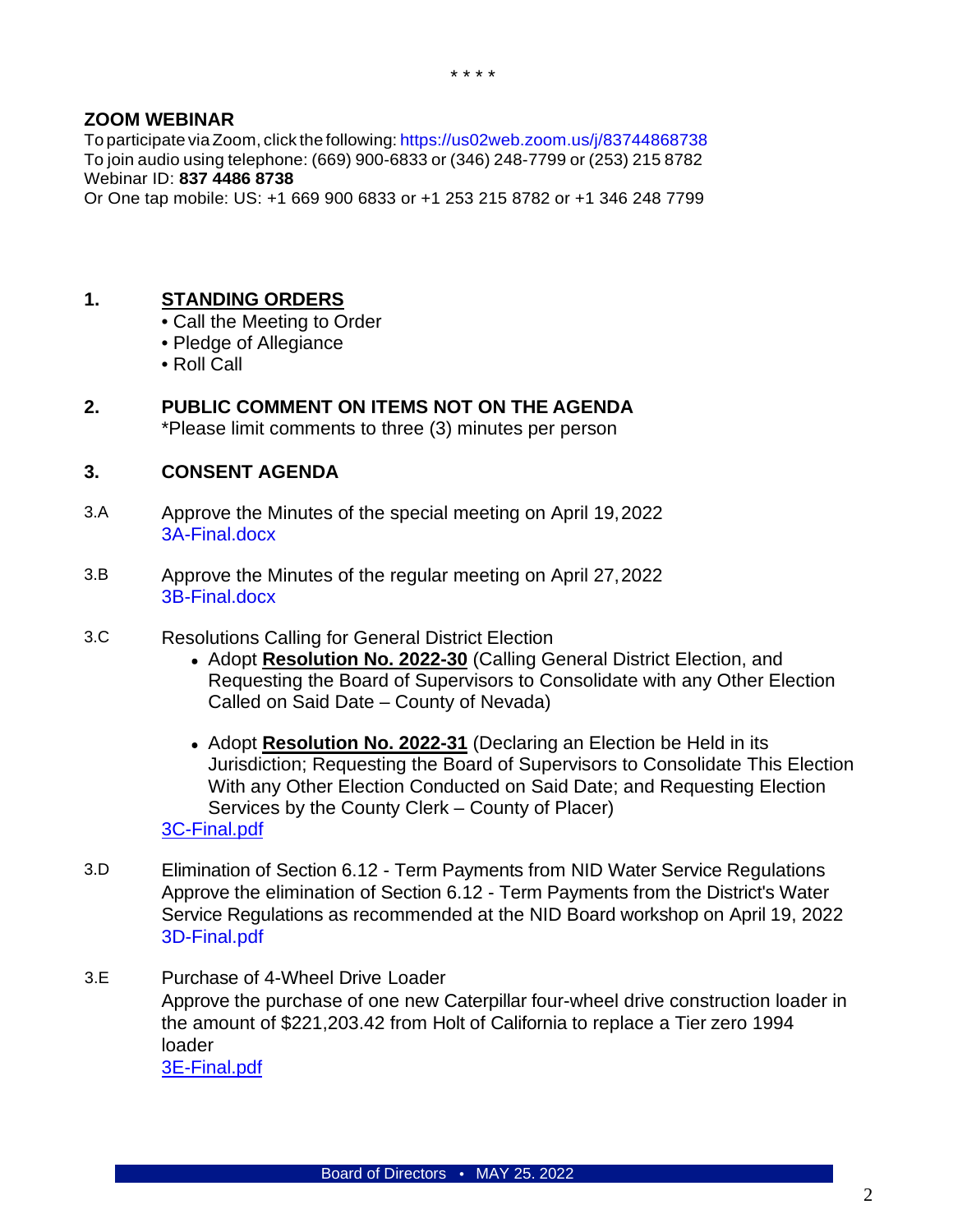- 3.F Repealing Declaration of Emergency - River Fire Adopt **Resolution No. 2022-32** - Repealing the Declaration of Emergency for the River Fire, and direct the General Manager to take appropriate actions to implement this resolution [3F-Final.pdf](https://www.nidwater.com/files/81611a0c7/3F-Final.pdf)
- 3.G Nevada Irrigation District Budget Calendar FY2023 Receive and file Budget Calendar FY2023 [3G-Final.pdf](https://www.nidwater.com/files/038181aac/3G-Final.pdf)
- 3.H Amendment to Master Agreement Between District and Wells Fargo Approve Amendment to Master Agreement for Treasury Management Services between Nevada Irrigation District and Wells Fargo, and authorize the General Manager to execute the appropriate documents [3H-Final.pdf](https://www.nidwater.com/files/e34049879/3H-Final.pdf)
- 3.I Warrants, Project and Facilities Report, and Investment Report Ratify the issuance of warrants by receiving and filing the check registers, Project and Facility Report, and Investment Transaction Report for the period April 23 to May 6, 2022 [3I-Final](https://www.nidwater.com/files/bf973c0b8/3I-Final.pdf)

### **4. GENERAL ORDERS**

General Orders includes those items of regular District business which have not been referred to a Board committee and which will be presented with a recommendation or for consideration by the General Manager or District Staff.

4.A Resolution Implementing Drought Emergency Response to Stage 2 Drought Contingency Plan Levels Adopt **Resolution No. 2022-29** - Enacting Drought Contingency Plan Stage II Measures and Enhancing Conservation Measures in accordance with Governor Newsom's Executive Order N-7-22 [4A-Final.pdf](https://www.nidwater.com/files/a94d988a1/4A-Final.pdf)

#### **5. GENERAL MANAGER'S REPORT:**

The General Manager will provide a report on current activities within the District of interest to the public and the Board. Items to be discussed by the General Manager will be conditions of current water supply and water sales, legislative or regulatory items of interest not yet requiring action, and public affairs activities occurring within the District directly or indirectly involving District operations.

#### **6. BOARD OF DIRECTORS ITEMS / REPORTS:**

Directors may provide brief reports on meetings, conferences, and seminars attended by the Directors of interest to the District and the public. Directors may also report on community comments and activities of interest.

## **7. PUBLIC COMMENT ON ITEMS TO BE CONSIDERED IN CLOSED SESSION**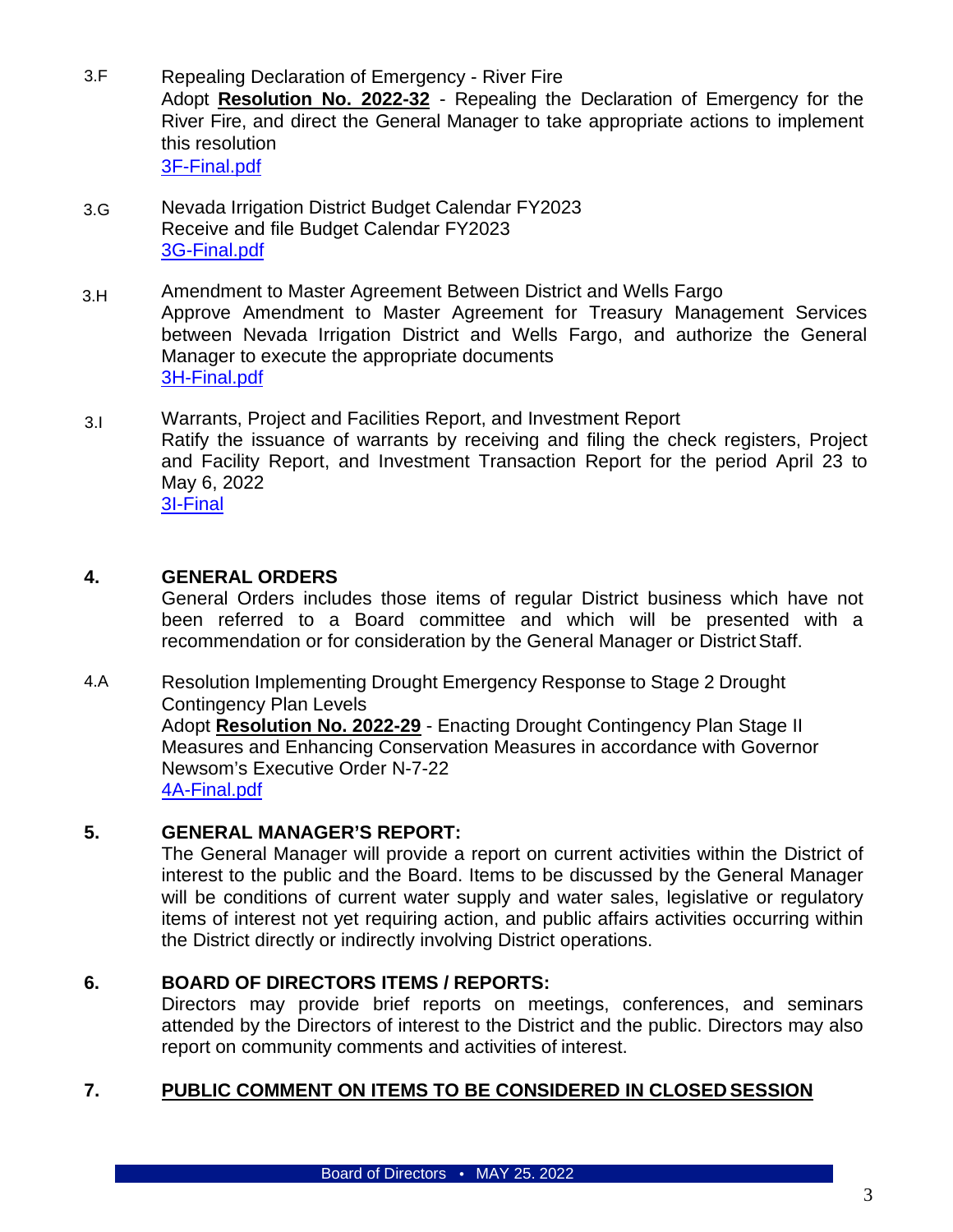#### **8. CLOSED SESSION**

8.A

### **CLOSED SESSION WORKSHOP WITH LEGAL COUNSEL WILL BE HELD CONCERNING THE FOLLOWING TOPICS:**

- 1. **EXISTING LITIGATION** (Government Code § 54956.9(d)(1).) All pending litigation in which Nevada Irrigation District is a named party.
- 2. **CONFERENCE WITH REAL PROPERTY NEGOTIATORS** (Government Code § 54956.8) Nevada Irrigation District's negotiators, the General Manager and District Counsel, to Discuss Terms and Conditions of Payment of a Potential 2022 Water Transfer or Surplus Water Sale with Potential Purchasers Located Downstream of Nevada Irrigation District, including South Sutter WaterDistrict.
- 3. **ANTICIPATED LITIGATION** (Government Code § 54956.9(d)(2) or (d)(3).) Significant exposure to litigation; one potential case.

#### **9. ADJOURN**

The next regular meeting of the Board of Directors will be held on June 8, 2022 at 9:00 a.m. at the District's Business Center located at 1036 West Main Street, Grass Valley, California.